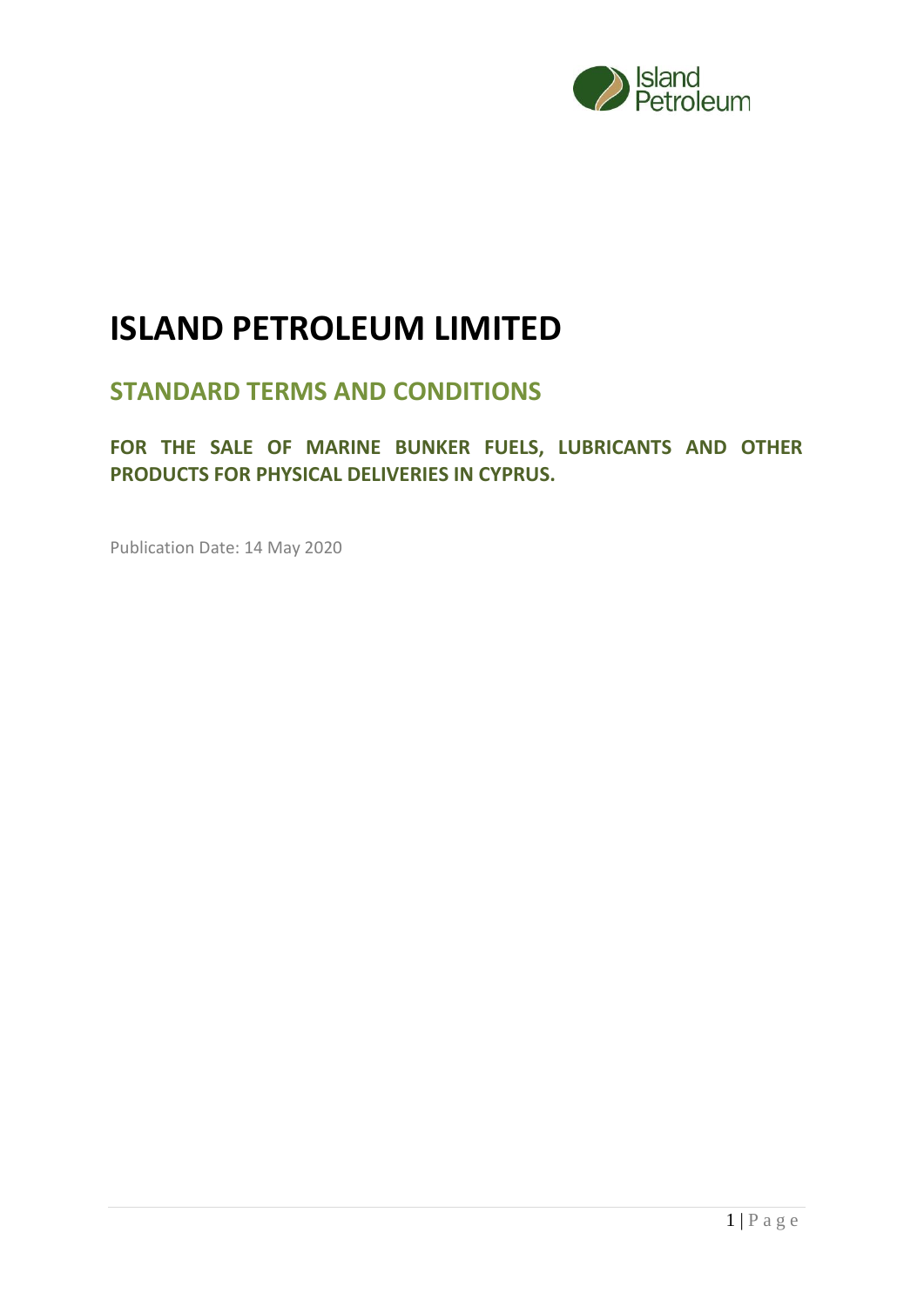

## **Contents**

| 1. |  |
|----|--|
| 2. |  |
| 3. |  |
| 4. |  |
| 5. |  |
| 6. |  |
| 7. |  |
| 8. |  |
|    |  |
|    |  |
|    |  |
|    |  |
|    |  |
|    |  |
|    |  |
|    |  |
|    |  |
|    |  |
|    |  |
|    |  |
|    |  |
|    |  |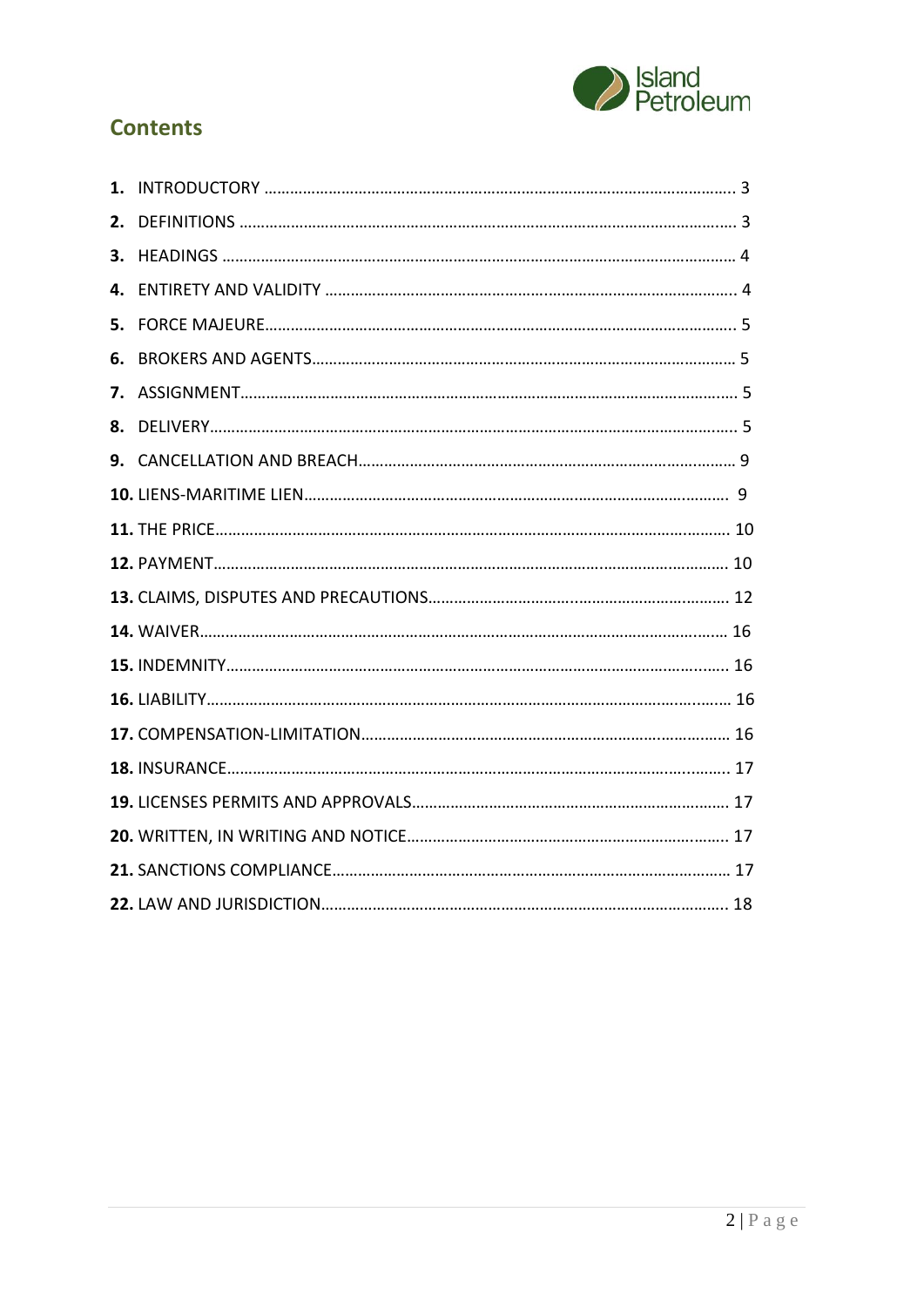

### **THE BUYER'S ATTENTION IS DRAWN TO CLAUSES IN THESE CONDITIONS WHICH EXCLUDE OR LIMIT THE COMPANY'S LIABILITY, REQUIRE THE BUYER TO INDEMNIFY THE COMPANY IN CERTAIN CIRCUMSTANCES AND/OR LIMIT TIME, BEING CLAUSES 5,8,9,13,15,16, 17 and 21**

**1. INTRODUCTORY** These are the standard terms and conditions which shall apply to all contracts entered into with **Island Petroleum Limited** of Christiel Building, 2nd Floor, 145- 149 Chr. Hadjipavlou Street, 3036 Limassol, Cyprus. The present do not apply to deliveries made in Haifa, Israel, in respect of which the Company has separate general terms and conditions.

**2. DEFINITIONS** In these conditions the following words shall have the following meaning:

| 'Agreement'                          | The agreement between the Company and the Buyer<br>evidenced by the Standard Terms and the Confirmation. If<br>there is any conflict between the Standard Terms and the<br>Confirmation, the terms of the Confirmation shall prevail.                                                                                                                                           |
|--------------------------------------|---------------------------------------------------------------------------------------------------------------------------------------------------------------------------------------------------------------------------------------------------------------------------------------------------------------------------------------------------------------------------------|
| 'Abatement Technology'               | fitting, material appliance or other procedures<br>Any<br>undertaken, or compliance methods used by the Vessel as an<br>alternative to comply with its obligations under Regulation 4<br>of MARPOL Annex VI.                                                                                                                                                                    |
| 'Basic Cost'                         | Unit Price multiplied by the number of units delivered.                                                                                                                                                                                                                                                                                                                         |
| 'Buyer'                              | The person(s) or entity(ies) so identified in the Confirmation<br>and shall include, on a joint and several basis, any agent,<br>principal, associate, manager, partner, servant, parent,<br>subsidiary, owner or shareholder thereof and always any<br>Vessel (as defined in Clause 2.18) to which it has been agreed<br>for Product to be delivered and her registered owner. |
| 'Company'                            | Island Petroleum Limited as aforesaid, its servants, agents,<br>assigns, sub-contractors and any and all other persons acting<br>under the Company's instructions in fulfillment, compliance or<br>observance of the Agreement unless the context otherwise<br>permits.                                                                                                         |
| 'Confirmation'                       | The Company's written confirmation of stem.                                                                                                                                                                                                                                                                                                                                     |
| 'Delivery and delivery'              | As set out in Clause 8.                                                                                                                                                                                                                                                                                                                                                         |
| 'Due Date'                           | The date specified in the Confirmation for payment of the Price<br>or, in the absence of such date, the date of Delivery. In respect<br>of Further Costs the Due Date shall be seven (7) days from<br>notification to the Buyer of such costs.                                                                                                                                  |
| 'Further Costs'<br>'MARPOL Annex VI' | As set out in Clause 11.2.<br>Resolution MEPC. 176 (58) Amendments to the Annex of the<br>Protocol of 1997 to amend the International Convention for<br>the Prevention of Pollution from Ships 1973, as modified by<br>Protocol of 1978 relating thereto.                                                                                                                       |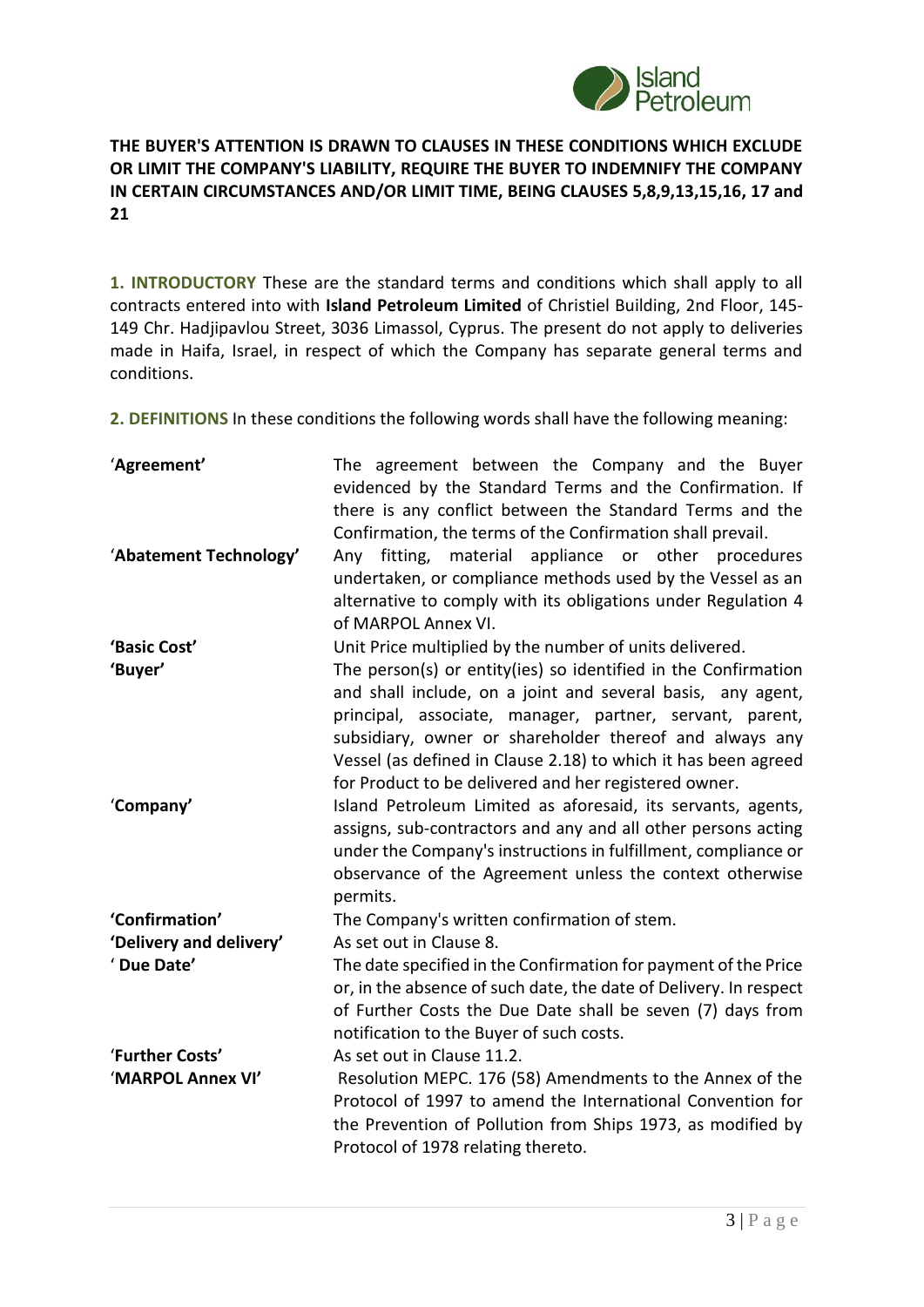

- **'Notice of Claim'** Written notice of any claim or potential claim by the Buyer to the Company.
- '**Physical Supplier'** The person or entity that physically supplies the Product to the Vessel and shall include the Physical Supplier's servants, agents, successors, sub-contractors and assigns. The Physical Supplier may be the Company.
- '**Place of Supply'** The port or other readily identifiable geographical location specified in the Confirmation wherein or adjacent to which is the Point of Delivery.
- '**Point of Delivery'** The precise place at which delivery is to be effected as provided in the Confirmation or as thereafter confirmed, advised or revised by the Company or the Physical Supplier and which may be a berth, mooring, anchorage or other point within, adjacent to or associated with the Place of Supply.

'**Price'** The Basic Cost and Further Costs.

'**Product'** The fuels, oils, lubricants, goods, items, equipment and materials of whatever type and description as specified in the Confirmation.

'**Standard Terms'** These standard terms and conditions of the Company.

- **'Sanctions List'** The lists of Specially Designated Nationals and Blocked Persons maintained published and amended from time to time by the United States of America (OFAC and/or any other agency) and any other equivalent lists published by the United Nations, the European Union and/or Cyprus.
- '**Trade Sanctions'** Any trade sanctions, trade controls, export controls, nonproliferation, anti-terrorism and similar laws, regulations, decrees, ordinances, orders, demands, requests, rules or requirements issued or enacted by the United States of America, the United Nations, the European Union and/or Cyprus.
- '**Unit'** One metric tone or such other unit of measurement as the Confirmation may specify.
- **'Unit Price'** The rate of cost in United States Dollars (or such other currency as specified in the Confirmation) per metric tone (or such other unit of measurement specified in the Confirmation) of Product specified in the Confirmation.
- '**Vessel'** The vessel, ship, facility, tank, container, or craft nominated in the Confirmation to receive Product.
- '**Working days'** Monday to Friday inclusive but excluding all public and bank holidays in Cyprus and any other day designated as non-working from time to time as notified in writing by the Company to the Buyer.

**3. HEADINGS** The use of headings and sub-headings herein is for convenience and elucidation only.

**4. ENTIRETY AND VALIDITY** The Standard Terms together with the Confirmation constitute the entire Agreement and supersede all prior oral or written agreements, representations and/or warranties. No derogation, addition or amendment to the Agreement shall be of any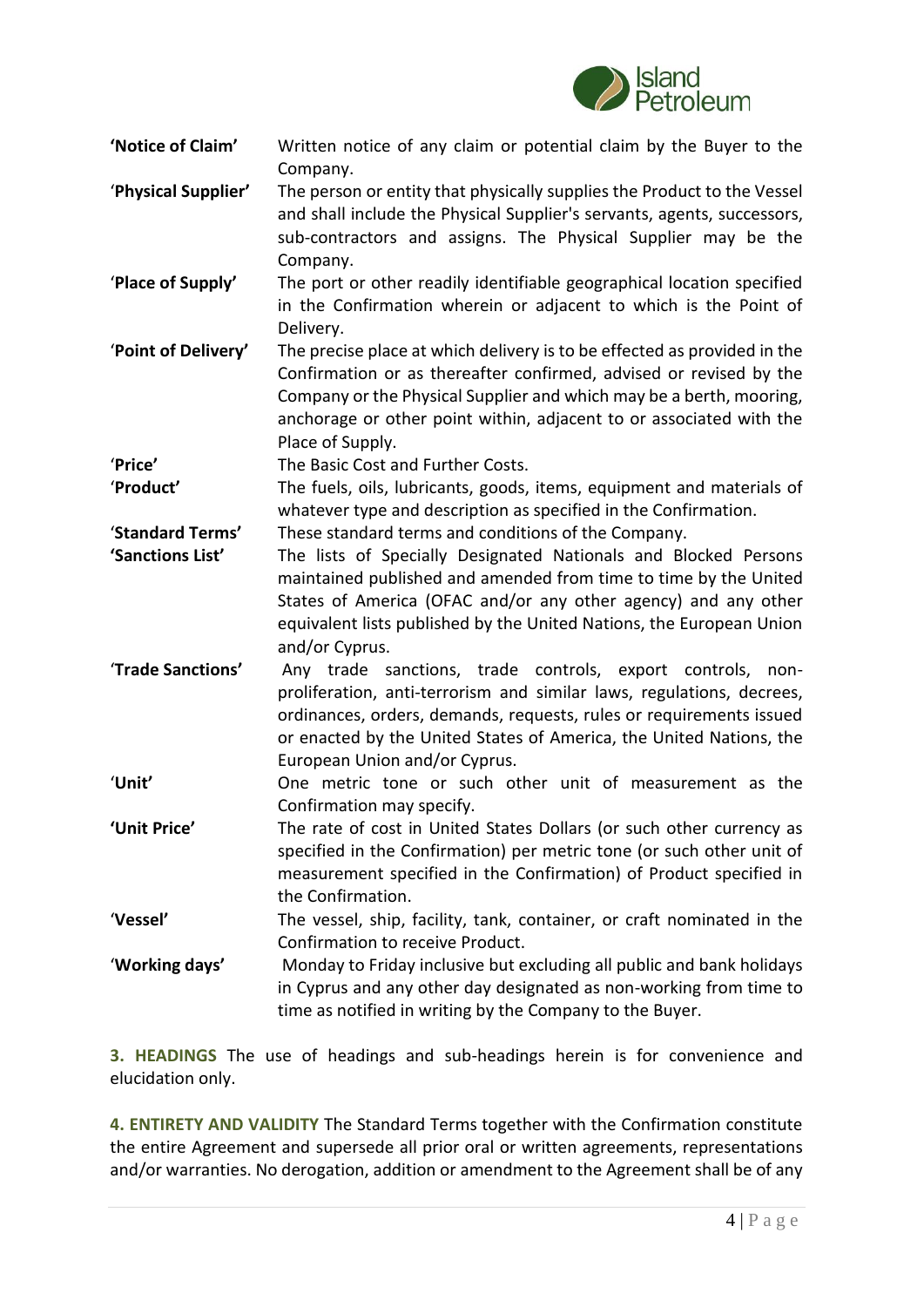

effect unless and until expressly confirmed in writing by the Company. If any provision of the Agreement shall to any extent be invalid or unenforceable, the remainder of the Agreement shall not be affected thereby.

**5. FORCE MAJEURE** The Company shall not be liable for any loss, damage, costs or expenses arising from the Company's failure to fulfil or comply with any term or condition of the Agreement if fulfilment or compliance has been delayed, hindered or prevented by any circumstance whatsoever which is not within the immediate and reasonable control of the Company including, but without limiting the generality of the foregoing, any acts of God, fires, floods, perils of sea, war (declared or undeclared), hostilities, embargoes, accidents, strikes, lockouts or labour disputes or reasonable apprehension thereof, any government order, request or restriction, or acts in compliance with requests of persons purporting to act on behalf of a government authority, or any other similar causes, any limitation, restriction or interruption to existing or contemplated sources of supply of Product and/or the means of supply and/or the means of delivery.

#### **6. BROKERS AND AGENTS**

6.1 Unless the person or entity with whom the Company is corresponding specifically declares in writing to the Company prior to dispatch by the Company of the Confirmation that it is not the Buyer and at the same time provides in writing to the Company the full name and address of the Buyer, then the person or entity with whom the Company is corresponding shall be deemed to be the Buyer.

6.2 Without prejudice to the provision of Clause 6.1, in the event that the person or entity with whom the Company is corresponding is an agent of the Buyer, then such person or entity shall be jointly and severally liable with the Buyer to perform the Buyer's obligations under the Agreement notwithstanding that such person or entity purports to contract as a mere agent.

**7. ASSIGNMENT** The Buyer shall not assign its interest in the Agreement without the prior written approval of the Company. The Company may assign the Agreement or any part of its performance thereof to any third or associated with the Company party.

#### **8. DELIVERY**

8.1 **Allocation** If the Company at any time and for any reason believes that there may be a shortage of Product at the Place of Supply it may allocate its available and anticipated supply of Product among its buyers in such a manner as it may in its absolute discretion determine. Any such allocation shall constitute full and proper performance of the Company's obligations.

8.2 **Restrictions** The Company shall not be required to deliver Product to any Vessel in tanks or spaces which are not designated for storage of bunkers or lubricants or other products, as the case may be and shall not be required to deliver any Product for export for which a government permit is required and has not been obtained by the Buyer.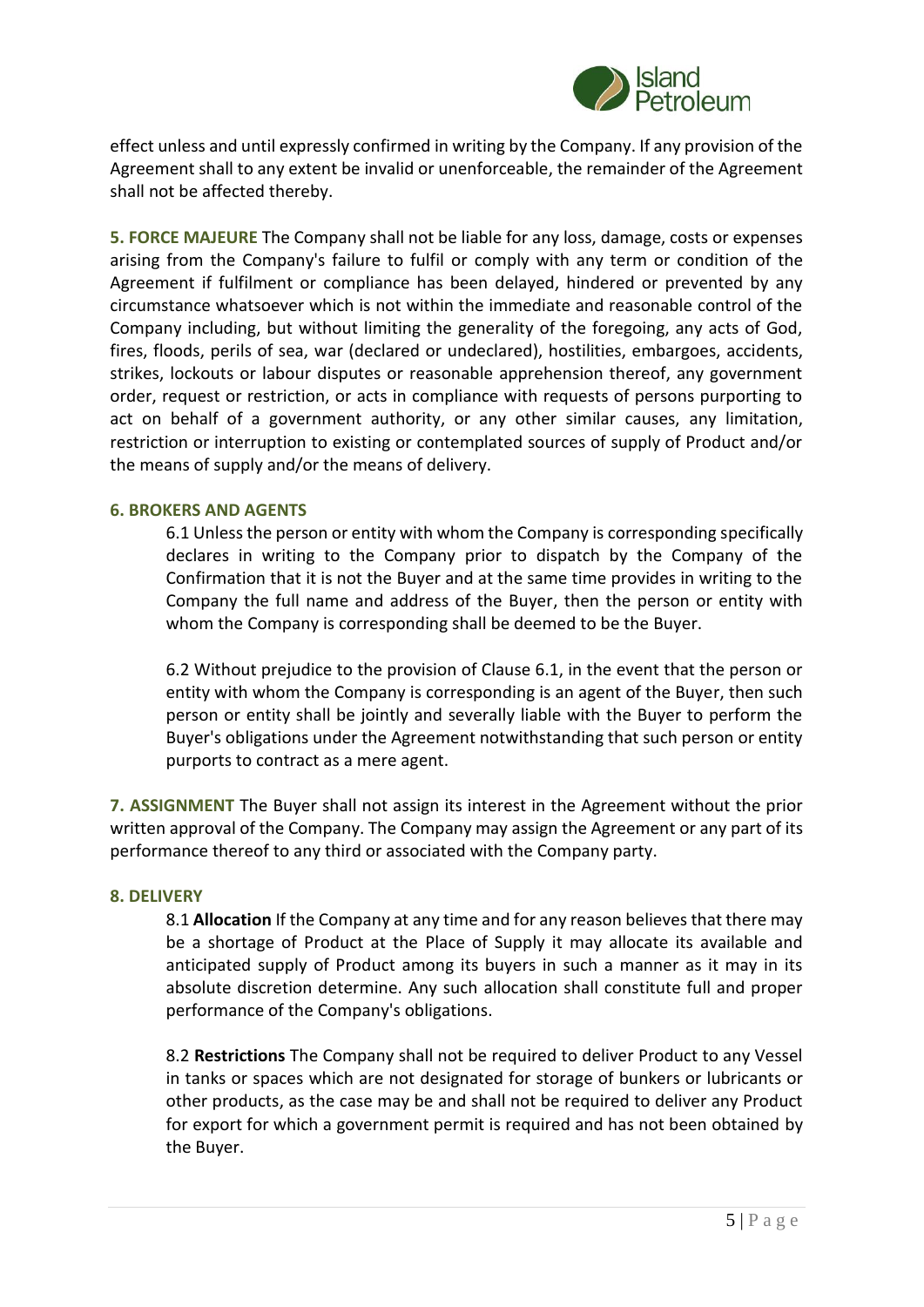

8.3 **Means of Delivery** Delivery shall be effected in one or more consignments at the Point of Delivery by such means as the Company shall deem appropriate in the circumstances or as may be available at the time of Delivery.

8.4 **Barging** In the event of delivery by barge the Buyer shall, as its own expense, provide a clear and safe berth for the barge(s) alongside the Vessel's receiving lines and shall provide all necessary facilities and assistance required to effect promptly and safe delivery. The Buyer shall pay and indemnify the Company against all claims, costs, losses and expenses in respect of any loss, damage or delay caused by the Vessel and/or the Vessel's personnel to any barge and/or its equipment and any injury and/or death caused by the Vessel and/or the Vessel's personnel to any of the personnel effecting delivery in the course of or in connection with delivery of Product.

8.5 **Connection/Disconnection** The Buyer shall be responsible for making all connections and disconnections between the pipelines or delivery hoses and the Vessel's intake line and shall render all other necessary assistance and provide sufficient tankage and equipment to receive promptly each and every consignment of Product. The Buyer shall be responsible for ensuring that Product is delivered at a safe rate and pressure and that all equipment utilised is in a safe and satisfactory condition.

8.6 **Delivery** Shall be deemed complete when the Product has passed the flange connecting the Physical Supplier's delivery facilities with the Vessel provided by the Buyer and/or, where appropriate, has passed the Vessel's rail.

8.7 **Risk** The Company's responsibility for the Product shall cease and the Buyer shall assume all risks and liabilities relating thereto, including loss, damage, deterioration, depreciation, contamination, evaporation or shrinkage of Product and responsibility for loss, damage and harm caused by pollution or in any other manner to third parties at the time Product leaves the Physical Supplier's fixed depot or wharf facilities, irrespective of whether the Product is delivered by ship, barge or truck. The Buyer agrees to indemnify without limit the Company in respect of any liability, loss, damages, costs, expenses, claim or demand arising in connection with the Product after risk has passed to the Buyer.

8.8 **Title** Ownership of the Product shall remain with the Company and shall pass to the Buyer only after the Price and all other amounts due in relation to the particular delivery have been received by the Company as provided in Clause 12.1. Until such time as the full Price and all other monies due are received by the Company, the Buyer and any person or entity in possession of the Product delivered shall hold the Product as a mere bailee, without any charge to the Company and shall hold the Product on behalf of the Company and to the Company's order, at Buyer's sole risk and expense, storing it in a way so that it can be identified as the Company's property and not being entitled nor permitted to use or in any way consume the Product or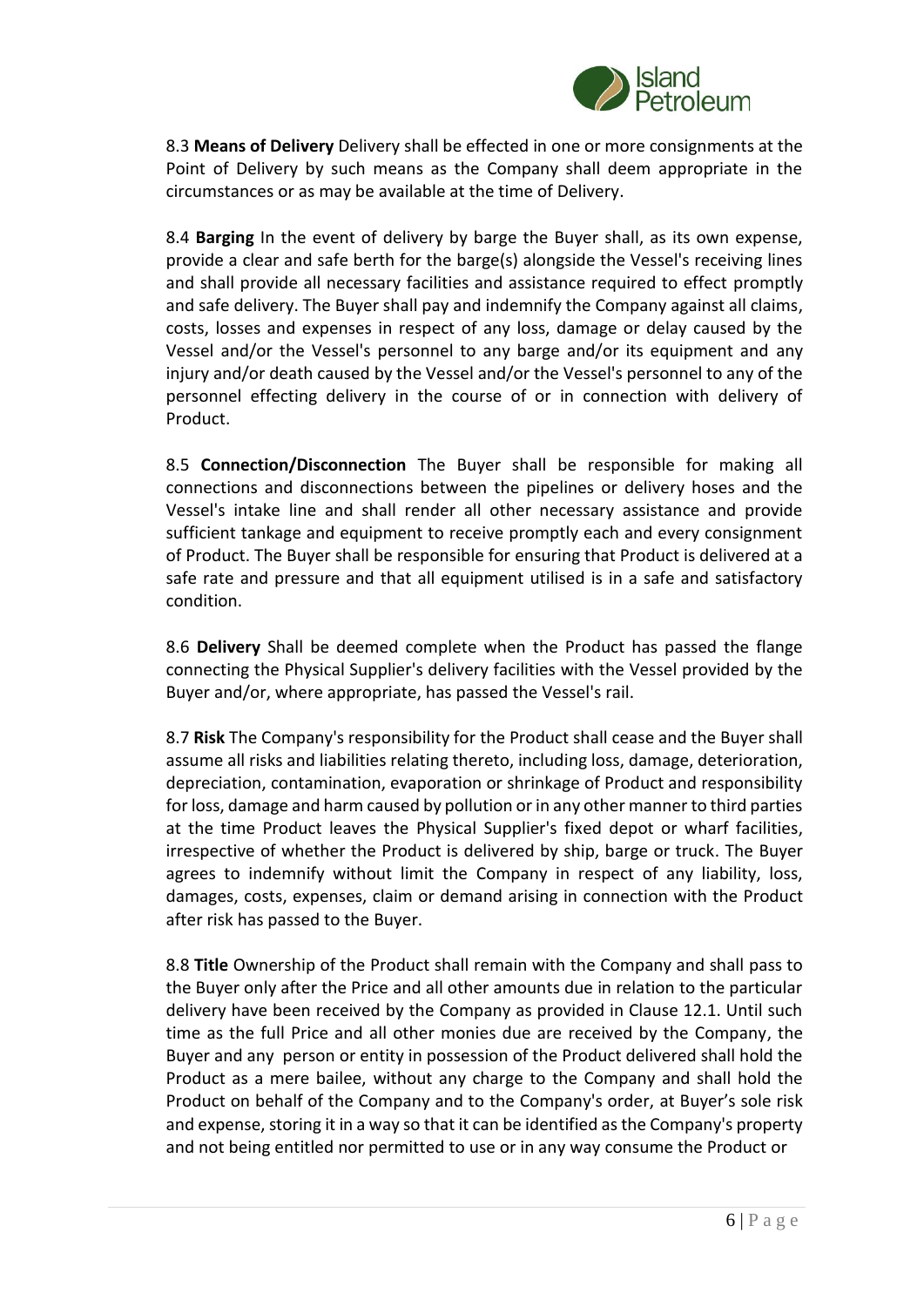

any part of it. In case of non or short payment for the Product by the Buyer, the Company is entitled (but not obliged) to repossess the Product without prior juridical

intervention, without prejudice to all other rights or remedies available to the Company. In the event that the Product has been mixed with other products on board the Vessel, the Company shall have the right to trace its proprietary interest in the Product into the mixed product and/or to exercise a lien on such part of the mixed product as corresponds to the quantity or net value of the Product delivered. The provisions of this Clause do not prejudice or in any way limit the Company's right to arrest/attach the Vessel and/or any other assets, wherever situated in the world, without prior notice and/or to exercise any other right under the Agreement or the Law. Repossession of the Product shall take place at a port and place where the removal of the Product can safely take place, at Buyer's expense and risk. The Buyer shall agree such place with the Company and shall make the Vessel available there for such repossession at Buyer's cost and risk. If following repossession and on-sale of the respective Product to a third party there is a shortfall to the Price, the Buyer shall forthwith pay such shortfall to the Company. The Buyer acknowledges that repossessed Product will most likely be on-sold to third parties at a considerably reduced price.

8.9 **Measurement** The quantity of Product delivered under the Agreement shall be measured by and at the Physical Supplier's option by one of such generally recognised methods of measurement as is appropriate in the circumstances and the Physical Supplier's measurements shall be final and binding and, absent manifest error, conclusive. The Buyer or its properly accredited representative may be present at all measurements; non-presence does not give any right or implication to the Buyer to challenge the respective measurement(s).

8.10 **Specification** The Product to be delivered shall be as specified in the Confirmation and in respect of marine bunkering and lubrication products, save where more precisely specified in the Confirmation, these shall be of the Company's commercial grades of product as currently offered generally to its buyers at the time and Point of Delivery for marine bunkering or lubrication purposes. There is no guarantee, warranty or undertaking of any kind or form from the Company that the Product will remain of the same quality and/or condition as delivered with the passage of time after delivery. No other warranties, express or implied as to quality, merchantability or fitness for a particular purpose, are given or form part of the Agreement.

8.11 **Compatibility and Segregation** Responsibility for establishing compatibility of Product delivered with any other product or products and for segregating or comingling the same rests solely with the Buyer.

8.12 **Substitution** The Company may discharge its obligation to deliver Product as specified in the Confirmation by supplying in substitution product of a different grade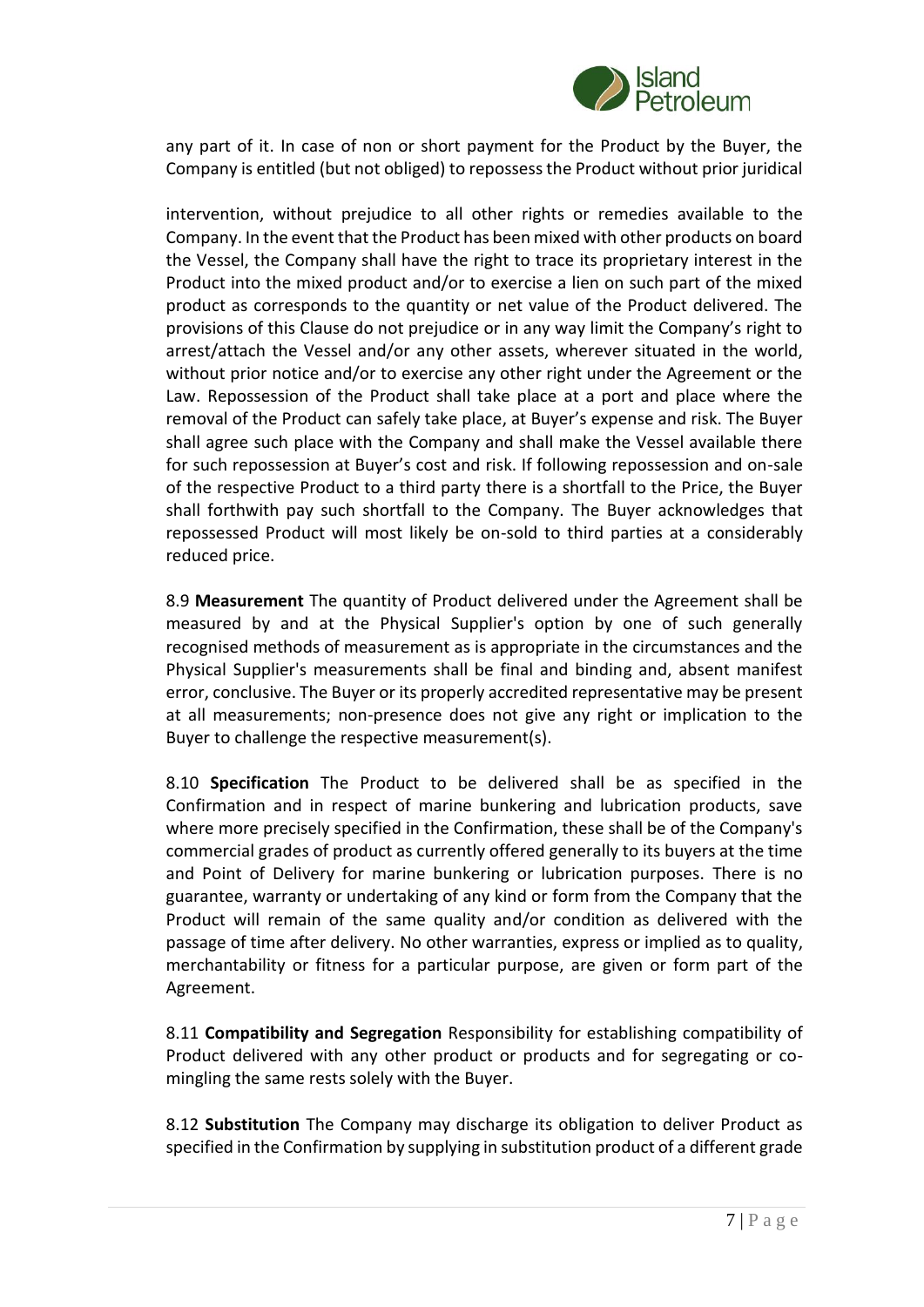

and/or brand name provided always that such substitute product is of an equivalent or superior specification to that specified in the Confirmation.

8.13 **Availability** Subject to the availability of Product, the availability of facilities at the Place of Supply and Point of Delivery, the customary priority of any specific other vessel(s) and to the Buyer giving notice in accordance with Clause 8.16, the Company will use its best endeavors to ensure that Product is delivered promptly upon or as close as possible to the Vessel's arrival at the Point of Delivery, but the Company shall not be responsible for any loss, expense, damage or increased costs incurred in consequence of the Vessel not being supplied promptly or otherwise being delayed or restrained for any reason whatsoever. Particular note must be taken of Clauses 5.0 and 8.1, which apply also in this respect and are relevant.

8.14 **Time** The Buyer is responsible for ensuring that the Vessel is ready to receive Product at the Point of Delivery on the expiry of the time of the notice given in accordance with Clause 8.16.

8.15 **Delay** In the event that the Vessel's arrival at the Point of Delivery is delayed or likely to be delayed the Buyer must so advise the Company and the Vessel's agent at the Place of Supply and must ensure that the Vessel's agent advises the Physical Supplier and the Company (if different) accordingly. At the Buyer's request the Company will use its best endeavors to supply a delayed Vessel on the terms originally agreed but reserves the right to pass on to the Buyer all additional costs, including increased Basic Cost, incurred as a result of the Vessel's delayed arrival.

8.16 **Notice and Other Delivery Requirements** The Buyer must give in writing to the Physical Supplier and the Company (if different) not less than 3 (local, at Place of Supply) working days notice of the Vessel's readiness to receive Product. Notice must be given during the Physical Supplier's normal business hours. Notice given outside these hours will be deemed to have been given at 08:00 a.m. on the first local working day thereafter. Furthermore it is in all circumstances and on all occasions the responsibility and duty of the Buyer to ascertain and where appropriate to comply with:

**8.16.1** the precise requirements of the Physical Supplier and any other person, body or authority in respect of the giving of notice of the Vessel's time of arrival at the Point of Delivery, and

**8.16.2** the exact location of the Point of Delivery, and

**8.16.3** any particular requirements to enable delivery to be effected as efficaciously as possible.

8.17 It is the responsibility and duty of the Buyer to instruct its agent at the Place of Supply to liaise with the Physical Supplier so as to ensure compliance with the provisions of Clause 8.16.

8.18 **Information** In response to a specific request for information from the Buyer in respect of the Point of Delivery the Company will use its best endeavors to obtain or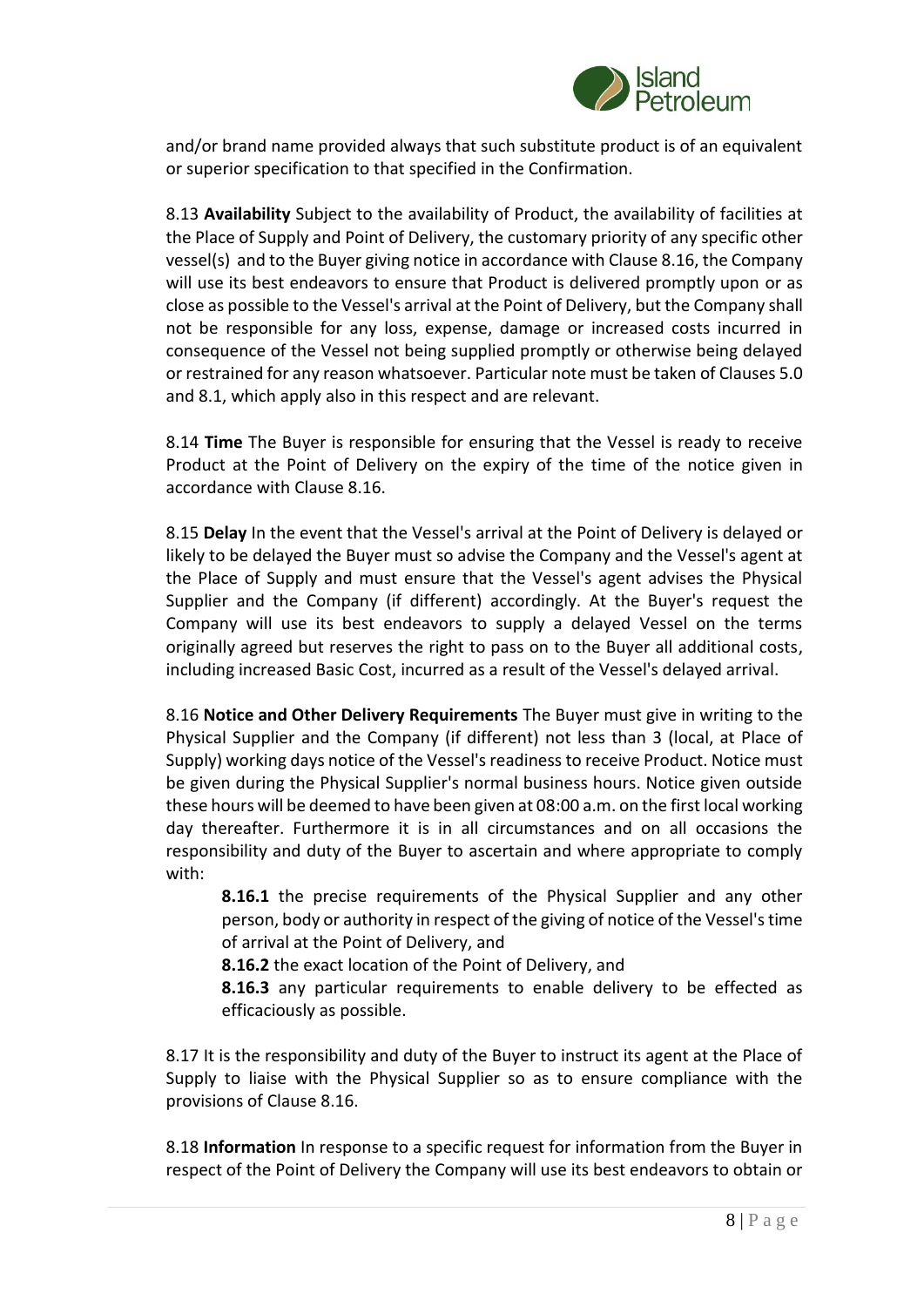

provide the information requested. Whilst every care will be taken to ensure that such information is accurate and up-to-date, it is furnished on the strict understanding that it is not a contractual representation and that no responsibility whatsoever will attach to the Company for its non-accuracy and/or non-veracity.

8.19 **Environmental Protection** Without prejudice to Clause 8.8 the Company may at any time without notice take any steps which it considers necessary to protect the environment from damage arising from spillage or transport of Product. Any action so taken shall be on behalf of and at the expense of the Buyer and the Buyer shall fully indemnify the Company for any loss, costs, damages or expense incurred by the Company for any such steps taken by the Company or on its behalf.

8.20 **Nomination** Where the Buyer nominates a Product that is above the Sulphur limits set out in MARPOL Annex VI, the Buyer shall be deemed to warrant and represent that the Vessel has installed working Abatement Technology or has a valid Fuel Oil Non-Availability Report (FONAR). Where the Buyer nominates fuel oil with a maximum Sulphur content of 0.5% the Buyer shall be deemed to warrant and represent that the Vessel's receiving tanks: i) have been sufficiently cleaned and prepared to receive the Product and ii) that following such cleaning and preparation of the Vessel's receiving tanks, no other Products above the limits set out in MARPOL Annex VI have been stored, or will be stored, in the Vessel's receiving tanks.

**9. CANCELLATION AND BREACH** In the event of the Buyer at any time canceling a request for Product or the Vessel failing to take delivery of part or all of the agreed quantity and/or kind of Product for any reason, regardless of fault or causation, the Company shall have the right to pursue a claim against both the Buyer and the Vessel and the Buyer and the Vessel shall be jointly and severally liable for all loss and/or damage and/or expense thereby suffered, including but without limitation loss of profit and (where the Company has engaged in derivative hedging instruments to offer a fixed price to the Buyer for the Product) loss and damage incurred arising from the Company's purchase of derivative instruments to include, but not limited to, the premium cost of such instruments, net payments made by the Company to instrument writer(s) and administrative fees. The Company may treat any other breach by the Buyer of any express term of the Agreement as a breach of a condition and it may at its discretion accept the breach, treat the Agreement repudiated and seek such remedies as it considers appropriate. However the provisions of Clauses 15.0, 16.0 and 17.0 shall survive the termination of the Agreement in any event.

**10. LIENS-MARITIME LIEN** Where Product is supplied to a Vessel, in addition to any other security and right, the Agreement is entered into and Product is supplied upon the faith and credit of the Vessel. It is agreed and acknowledged that a maritime lien over the Vessel is thereby created for the Price of the Product supplied and all other monies payable under the Agreement and that the Company in agreeing to deliver Product to the Vessel does so relying upon the faith and credit of the Vessel and such maritime lien. The Buyer, if not the owner of the Vessel, hereby expressly warrants that it has the authority of the owner to pledge the Vessel's credit as aforesaid and that it has given clear notice of the provisions of this Clause to the owner. The Company shall not be bound by any attempt by any person or entity to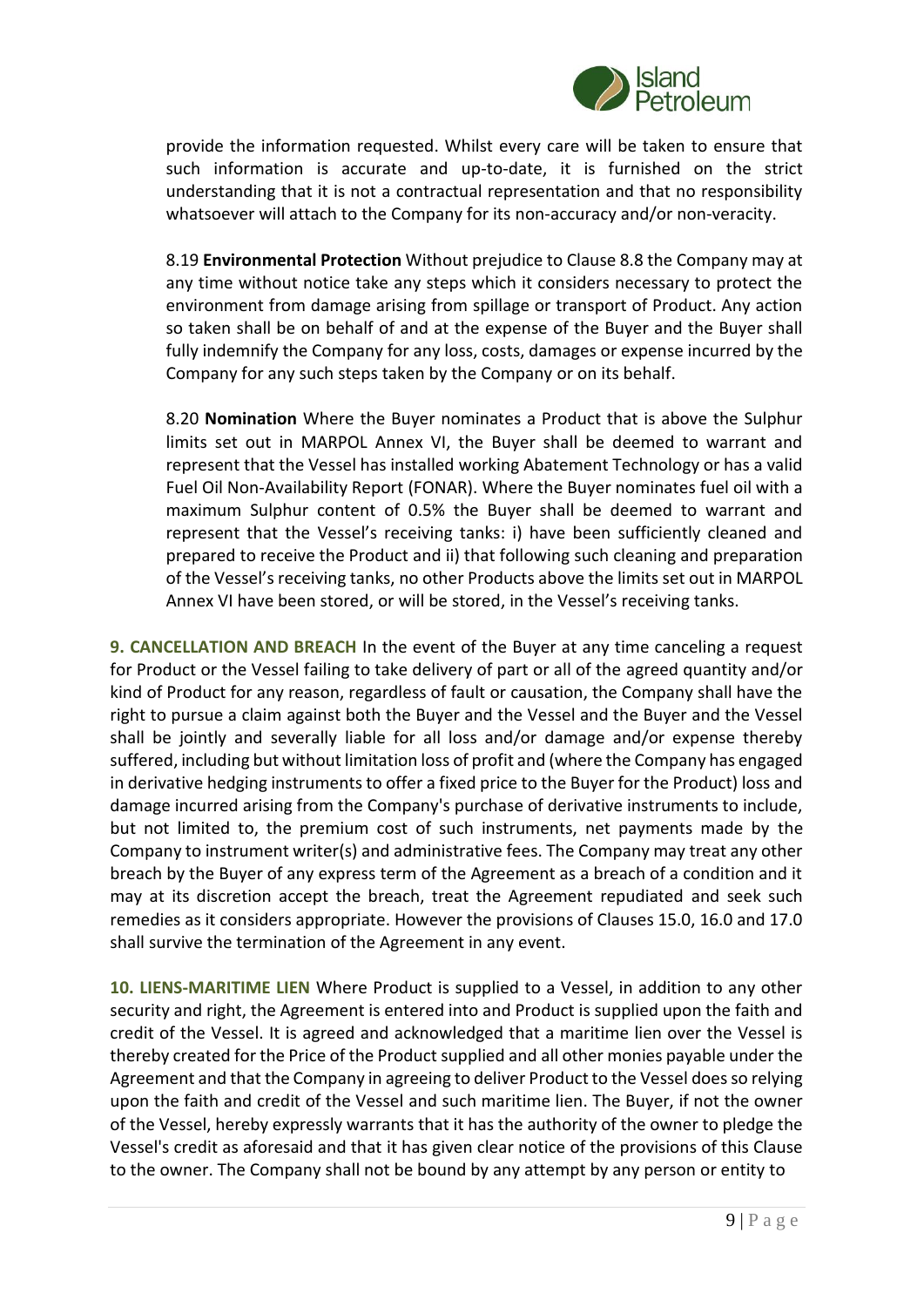

restrict, limit or prohibit its lien or liens attaching to a Vessel, either by clausing the delivery receipt, or otherwise.

#### **11. THE PRICE**

11.1 **Unit Price** The Buyer shall pay the Unit Price at the rate agreed in the Confirmation. In case of any unexpected general increase of the market price of the Product between the Confirmation and the Delivery, the Buyer shall bear the corresponding increase to the Unit Price, by paying same to the Company.

11.2 **Further Costs** In addition to the Basic Cost of the Product the Buyer shall pay for any charges raised in respect of taxes, freight, barge, vehicle, wagon, clean up costs, overtime, or other like payments, insurance, pilotage, port dues and any and all other like costs and expenses incurred by or charged to the Company. Such charges, costs and expenses will be passed on to the Buyer at the rates charged to the Company as and when they are advised to the Company and together with the Basic Cost shall for all purposes constitute the Price due from the Buyer to the Company for the Product supplied.

11.3 **Notice of the Price** The Company will give notice of the Price to the Buyer as soon as reasonably practicable after Delivery. In certain circumstances the Company will give notice of the Price in instalments. Where notification of the Price is given in instalments each element of the Price so notified shall, when due, constitute an enforceable debt due from the Buyer to the Company. Notice of the Price may at the Company's option be provided by invoice sent by post, fax, email or as otherwise provided herein or as agreed.

11.4 **Proof of Delivery** The Buyer or its representative should attend Delivery and obtain at that time all information relating to Delivery including the exact quantities and precise specification of the Product delivered. Unless otherwise requested by the Buyer prior to dispatch by the Company of the Confirmation, the Company shall be under no obligation any time to produce to the Buyer any evidence of Delivery to the Vessel. It is expressly agreed that the furnishing by the Company of proof of delivery is not a pre-requisite to payment of the Price. However, the Buyer shall instruct its representative(s) on the Vessel to sign and seal (i) prior to delivery, any relevant predelivery note and (ii) after delivery, the respective delivery receipt.

**12. PAYMENT** In most cases special payment terms will have been agreed and will be set out in the Confirmation.

12.1 Each of the following terms apply unless the Confirmation otherwise provides:

**12.1.1** Payment of the Price will be made in United States Dollars, or such other currency as specified in the Confirmation, in full without set off and/or deduction for any reason whatsoever (including but without limitation for any counter claim concerning the Product supplied) so as to ensure that the Company receives value for the payment in cleared funds on or before the Due Date.

**12.1.2** Timely payment is of the essence of the Agreement.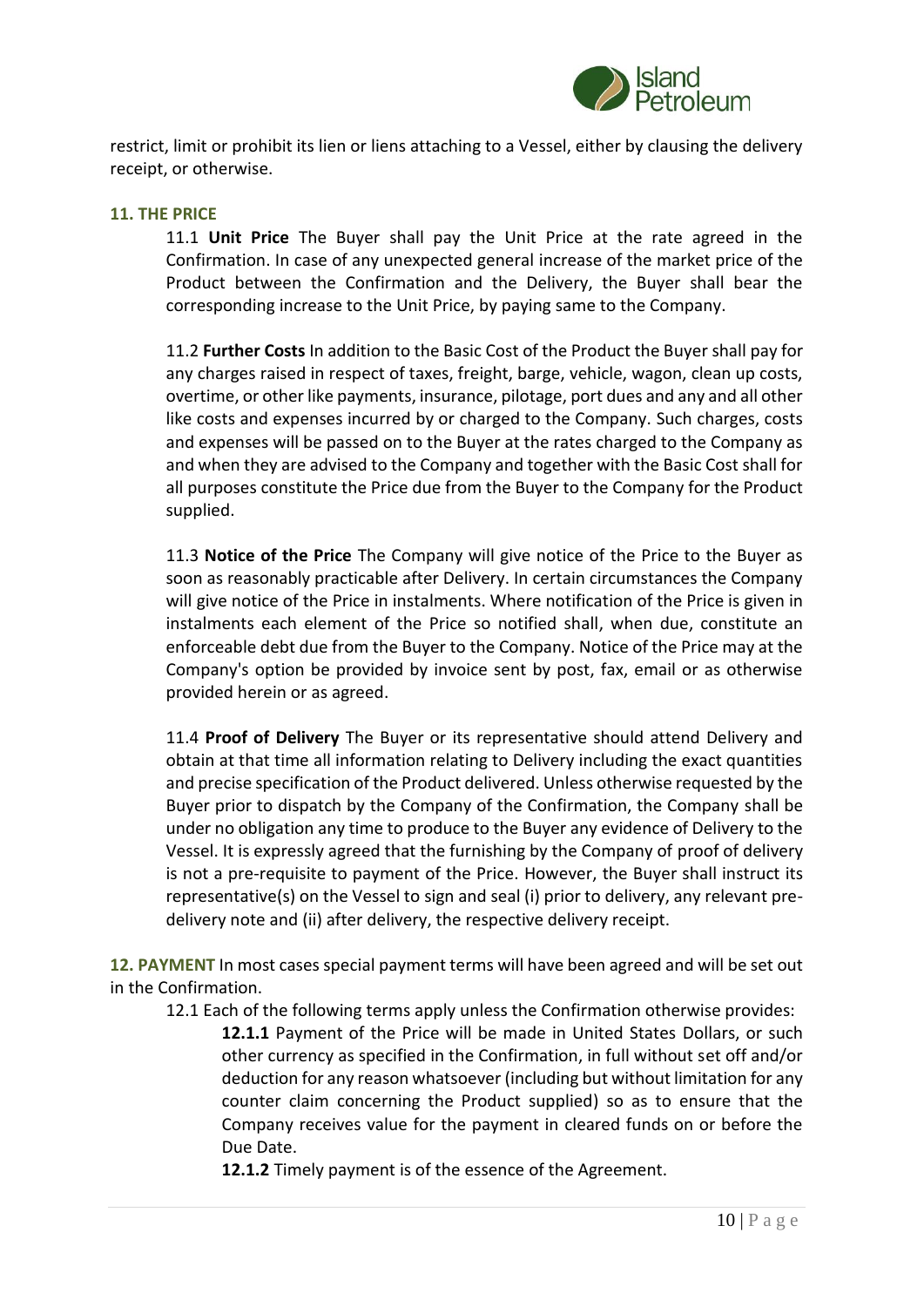

**12.1.3** In respect of all sums which are overdue, the Buyer shall be liable to pay to the Company default interest/late payment charges, calculated at 2% per month, pro-rated and compounded on a daily basis, from the Due Date until receipt by the Company of full payment. Accrued interest and costs and/or expenses incurred by the Company in requesting payment of outstanding amounts will be added at monthly intervals to and become part of the outstanding sum. The Buyer hereby agrees and accepts that the rate of the default interest/late payment charges as agreed hereinabove in this Clause is not a penalty, but constitutes the agreed damages suffered by the Company as a result of the latter being deprived of the timely payment of the principal amount (inclusive of, but not limited to, the element of interest), without prejudice to all other rights and entitlements of the Company under the Agreement or under the applicable Law or otherwise. In the event that the aforesaid contractually agreed rate of default interest/late payment charges is in excess of that permitted by the applicable Law, it shall be substituted by the maximum rate so permitted.

**12.1.4** Payment will be made by way of telegraphic, telex, swift or rapid electronic transfer to the bank and the account specified in the Company's invoice. All bank and other charges if any incurred in effecting remittance will be for the account of the Buyer. Advice of remittance including identifying references should always be given to the Company. If payment is not received as a result of the Buyer not complying with the payment instructions, then the Buyer will pay immediately, upon written request, all sums due including interest and all other charges.

12.1.5 Payments received by the Company from or on behalf of the Buyer, notwithstanding any specific request or reference to the contrary, will be applied in the following order in diminution or extinction of:

**12.1.5.1** accrued financial and other charges (including costs and attorneys' fees) in respect of other transactions for which the principal sum has already been paid.

**12.1.5.2** accrued financial and other charges (including costs and attorneys' fees) arising from all other transactions.

**12.1.5.3** any principal sum due and outstanding, commencing with the oldest and proceeding chronologically thereafter to the most recent.

12.2 The Company may in good faith vary, amend, withdraw, substitute or add to the terms relating to payment at any time in the course of a transaction in such manner as it shall in its absolute discretion consider necessary to protect its interests.

12.3 If at any time the conduct, reputation, standing, creditworthiness, liquidity or solvency of the Buyer or any subsidiary, parent, associate or affiliate thereof should give the Company reasonable cause for concern, and/or if any amount due remains outstanding for a period of seven (7) days after its Due Date, the Company may (without prejudice to all other rights and remedies which it may have) give notice to the Buyer that credit facilities from the Company to the Buyer and its group/associates are withdrawn or suspended, as the case may be, and all sums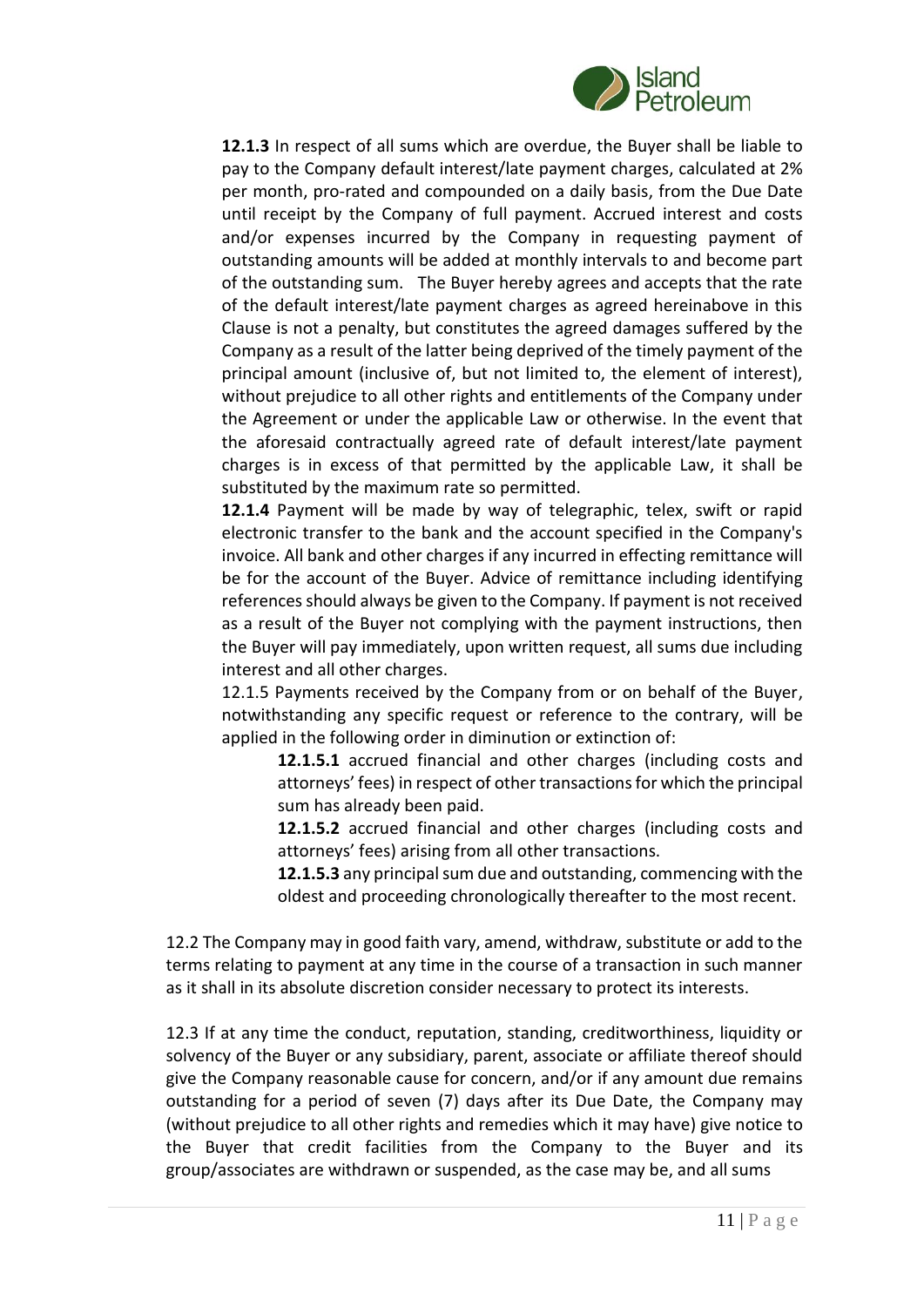

outstanding and/or due for payment at a future date shall thereupon fall due for immediate payment.

12.4 In the event that the Buyer or any subsidiary or parent thereof ("group") shall commit an act of bankruptcy or shall be the subject of proceedings judicial or otherwise commenced for protection from creditors, bankruptcy, insolvency, liquidation or winding up the Company may forthwith terminate the Agreement.

12.5 The full legal and other costs and expenses incurred by the Company, including those of the Company's own legal and credit departments and of the lawyers it will appoint/engage in connection with any breach by the Buyer of any term of the Agreement including but not limited to actions for collection of the debt, shall be for the Buyer's account and shall for all purposes form part of the Price due from the Buyer to the Company for the Product supplied.

#### **13. CLAIMS, DISPUTES AND PRECAUTIONS**

13.1 **Notification:** Written "Notice of Claim" must be given to the Company strictly within the time limit specified in Clauses 13.4 (quantity claims and disputes), 13.5 (quality claims and disputes) and 13.6 (all other claims and disputes) below or as specified in the Confirmation and any claim not notified within the specified time limit shall be deemed waived and in any event absolutely barred and the Company shall be discharged of all liability whatsoever and howsoever arising. It is the Buyer's responsibility to ensure that Notice of Claim is received by the Company, whose express written confirmation of receipt should always be sought. Regardless of whether a claim or dispute has risen or is anticipated, the Buyer must give Notice of Claim forthwith to the Company of any discrepancy, error or omission present in any form or document tendered, submitted or produced by the Physical Supplier and of any unusual occurrence relating to the delivery.

13.2 **Sufficiency of Information:** The Notice of Claim must contain sufficient information to enable the Company to identify the relevant transaction and/or delivery, the nature of the complaint and the loss or damage alleged. Any Notice of Claim which does not give such sufficient information will not be valid for the purpose of compliance with the relevant time limit. In addition the Buyer must provide a full and complete response to any and all questions, enquiries and requests made by the Company concerning the claim and matters relating thereto.

#### 13.3 **Categories** Claims fall into 3 categories:

- 13.3.1 Quantity claims and disputes
- 13.3.2 Quality claims and disputes
- 13.3.3 Other claims and disputes

13.4 **Quantity Claims and Disputes** For bulk deliveries the Physical Supplier shall measure the contents of delivery barges and/or wagons and/or vehicles and/or storage tanks by tank-dipping to ensure full out-turn and shall check flow meters for seals, correct settings, calibration and general condition. All of these checks must be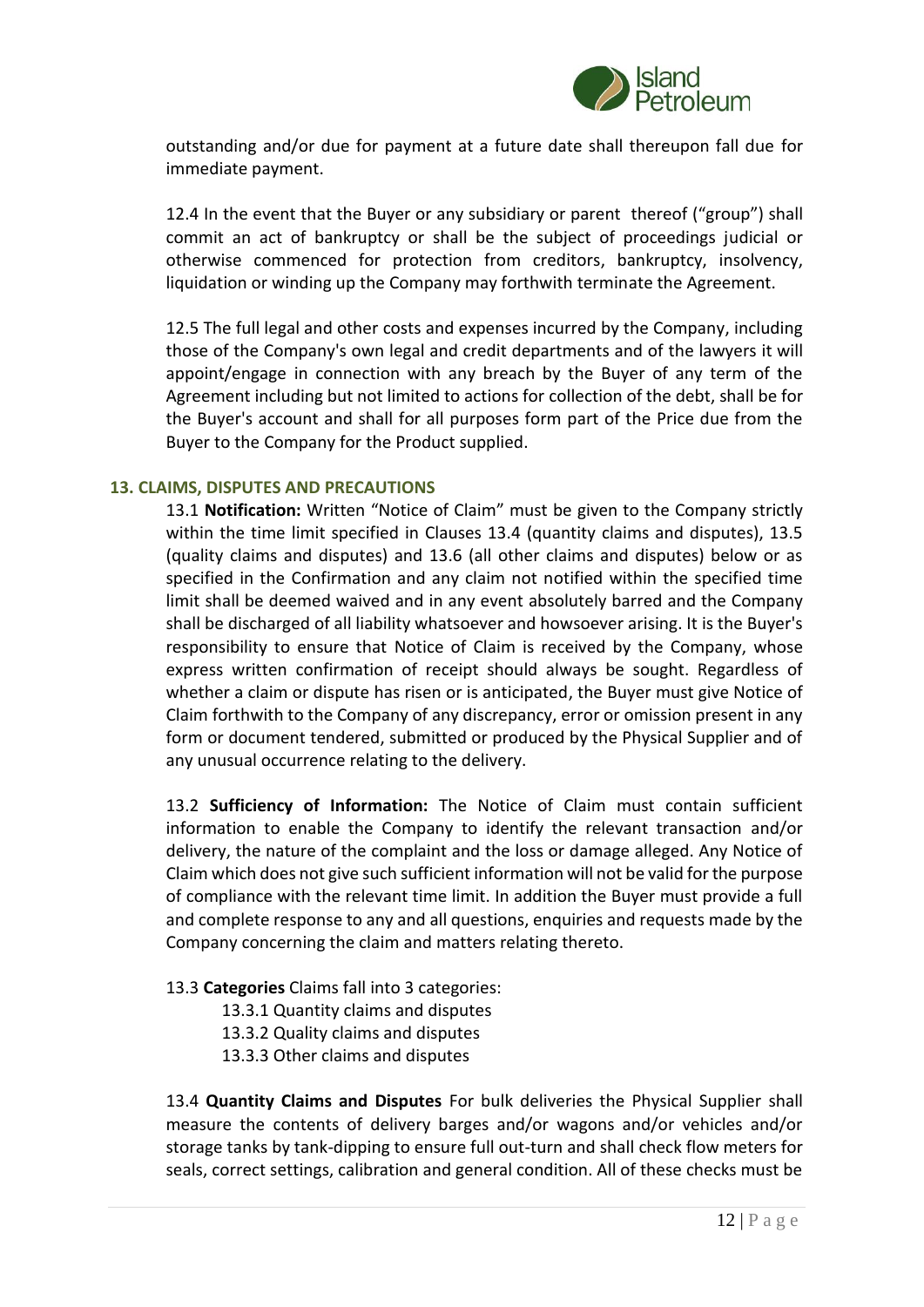

carried out before and after delivery of each consignment on each barge and/or wagon and/or vehicle and/or storage tank load. The delivery shall be supervised by the Physical Supplier at all times and all documentation shall be complete and accurate before signing and stamping. The Buyer's representative may attend throughout the delivery. Any discrepancies concerning quantity must be recorded by the Buyer or the Buyer's representative by a letter of protest issued by the Buyer and counter-signed by the Physical Supplier on completion of delivery. In the absence of discrepancies recorded in accordance with this Clause, the Company shall not be liable for any claims for discrepancies, including but not limited to claims for short delivery.

13.4.1 The Company shall not be liable for claims for short delivery based upon figures obtained by measuring the Product in the Vessel's tanks. Such measurements shall have no proof value and shall be inadmissible.

13.4.2 The time limit for receipt by the Company of a Notice of Claim in a quantity dispute is 7 (seven) days from the date of Delivery or such shorter period as may be specified in the Confirmation. The Buyer acknowledges that this deadline is reasonable, necessary and important, given that in case of a quantity claim the Company may have a claim against the Physical Suppliers and/or the interests of the delivery barge or other means of delivery, which must be in turn protected.

13.5 **Quality Claims and Disputes** It is the Buyer's sole responsibility to ensure that Product tendered for delivery is fit for use by the Vessel and is delivered into the correct tanks.

13.5.1 The Physical Supplier shall take four (4) representative samples of every consignment and load of the Product on commencement of delivery with continuous drip sampling at barge manifold. Buyer's representative shall have the right to attend the taking of these samples. These four (4) representative samples must be sealed and labelled and the label must be signed by a representative of the Physical Supplier and by an officer of the Vessel and/or other senior representative of the Buyer. Two (2) of these samples shall be retained as commercial samples to be used in case of any quality claim(s), pursuant to the terms of the Agreement (the "Commercial Samples" and each a "Commercial Sample") and the other two (2) shall be retained in accordance with the provisions of MARPOL 73/78, Annex VI and may only be used for the purposes of confirming the Sulphur content of the marine fuel and such other matters as are specifically set out in Marpol Annex VI, Regulation 18 (the "Marpol Samples" and each a "Marpol Sample"). The Buyer shall retain one of each of the Commercial Samples and the Marpol Samples, the other to be retained by the Physical Supplier. The Commercial Samples to be retained for a period of at least sixty (60) days after the day of delivery of the respective Product to the Vessel.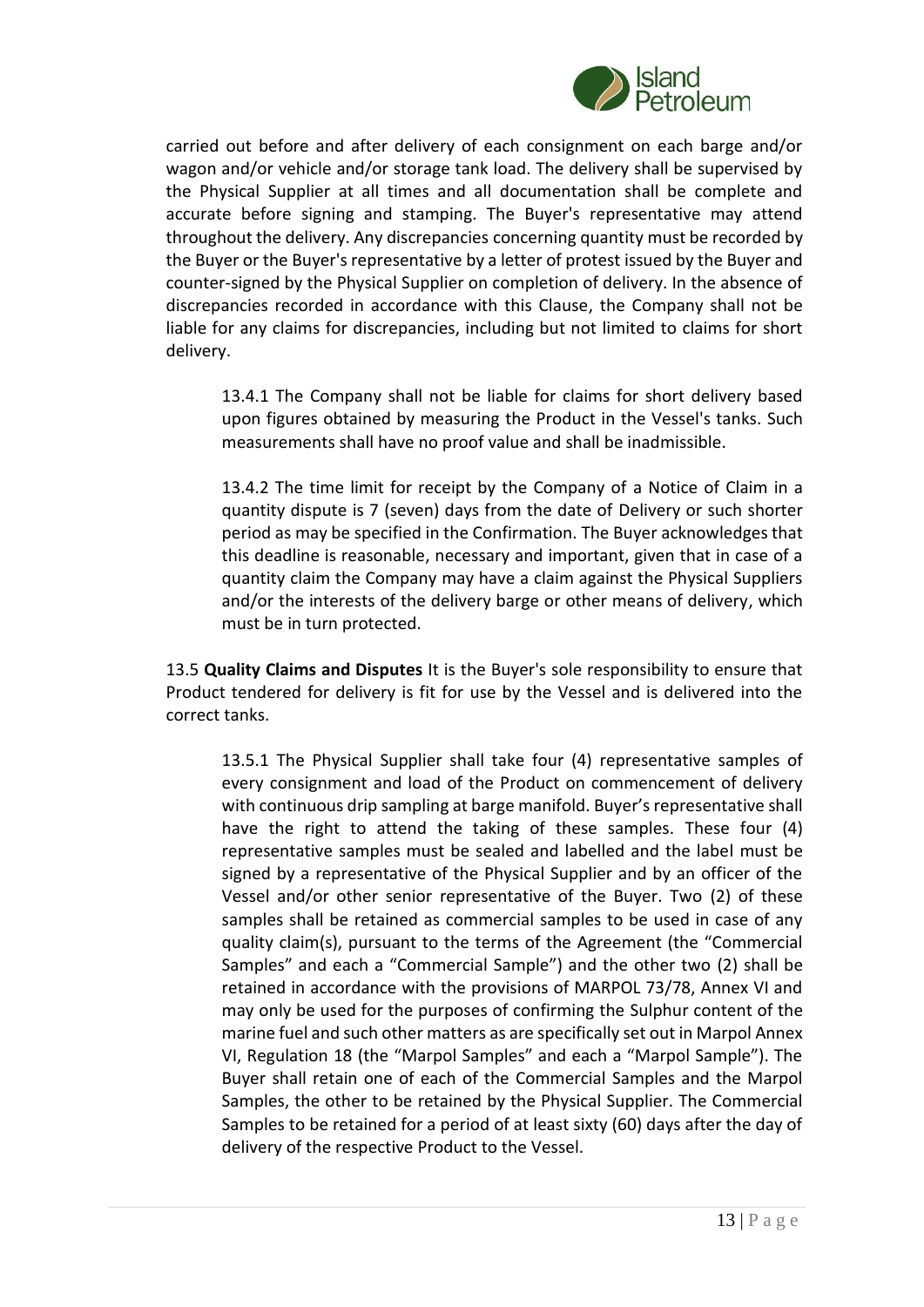

13.5.2 All documentation must be checked by the Buyer or the Buyer's representative and if there are any discrepancies concerning quality this must be recorded by the Buyer or the Buyer's representative by a letter of protest issued by the Buyer and counter-signed by the Physical Supplier.

13.5.3 In the event of the Buyer having grounds to believe that the Product supplied does not accord with the description in the Confirmation or is defective the Buyer must immediately:

**13.5.3.1** Take all reasonable steps to mitigate the consequences of having been supplied with possibly defective or incorrect Product. When there is reasonable suspicion of having been supplied with defective Product the Buyer must abstain from consuming same and place same in a segregated tank.

**13.5.3.2** Give immediate notice ("Notice of Claim") with full details of the possibly defective or incorrect Product to the Company together with the Vessel's position, destination and ETA, the quantities and locations of all Products (supplied by the Company or pre-existing on board or supplied after Delivery) on board the Vessel/stored in the Vessel, the rate and quantity of consumption since Delivery and the location of the Vessel immediately prior to delivery of the Product, and for each of the three preceding deliveries to the Vessel, the quantity, quality and specification of the products supplied, the place and date of supply and the name of the respective physical supplier; **13.5.3.3** Inform the Company of the whereabouts of the Buyer's retained Commercial sample.

13.5.4 It is a condition precedent to any liability of the Company for any quality claim that:

i) the Notice of Claim includes a copy of the analysis report by a first class inspection company in accordance with the method(s) provided in ISO 8217 showing that the results of testing of a sample of the specific Product are greater than the limits set out in ISO 4259 (or any amendment(s) thereto from time to time) and

ii) upon the giving of a valid Notice of Claim, the Commercial Sample retained by the Physical Supplier is submitted for analysis by a reputable independent testing laboratory approved by the Company in accordance with the established practice and procedures. The Buyer hereby acknowledges that the sealed Commercial Sample retained by the Physical Supplier is representative of the Product delivered and that the Company has no duty or obligation to consider any other independently produced samples. The results of the analysis of such Commercial Sample shall be final, binding and conclusive on all parties. In the event that the Physical Supplier is unable or unwilling to make available for analysis its retained Commercial Sample within seven (7) days from the giving of a Notice of Claim or such shorter period as may be specified in the Confirmation or mutually agreed, the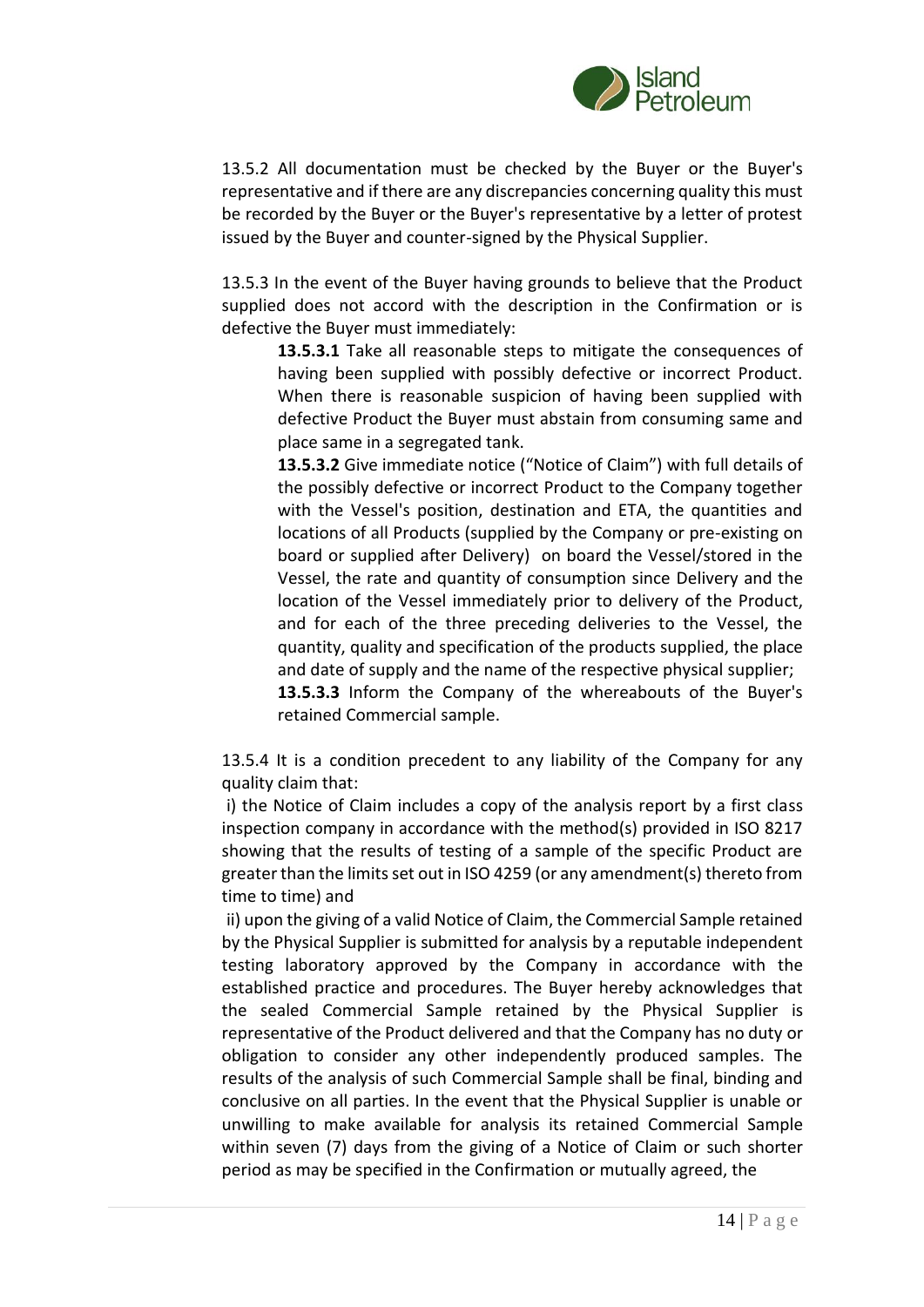

Company will accept the Buyer's retained sealed Commercial Sample as representative of the Product delivered for analysis in accordance with the provisions of this Clause, provided that the Buyer's request in writing to the

Physical Supplier for its sealed Commercial Sample is copied to the Company at the same time the request is sent to the Physical Supplier. For the avoidance of any doubt, the analysis report under (i) above which must accompany a valid Notice of Claim, is only for the purpose of the valid submission of a claim and does not constitute in any way an acceptable and/or valid proof of the quality of the Product, which is to be determined exclusively as is expressly set out hereinabove in this Clause.

13.5.5 If it is alleged that any equipment or machinery has been damaged by incorrect or defective Product, full details must be given to the Company at the earliest opportunity and the item allegedly damaged must be preserved and made available for inspection on demand at any reasonable time or times by the Company and/or its representative(s).

13.5.6 The time limit for receipt by the Company of a Notice of Claim in respect of quality and/or claims arising out of quality is fifteen (15) days from the date of Delivery or such other period as may be specified in the Confirmation. The Buyer acknowledges that this deadline is reasonable, necessary and important, given that in case of a quality claim the Company may have a claim against the Physical Suppliers and/or the interests of the delivery barge or other means of delivery and/or the refinery, as the case may be, which must be in turn protected.

13.5.7 The non participation by the Buyer or its representative(s) at the sample taking and/or sealing procedure or at the sample testing and relevant seal opening, per the foregoing, does not affect the effect validity and consequences of the foregoing terms and conditions.

13.5.8 The Buyer's remedies shall be limited to the following as may be applicable in each specific case:

**13.5.8.1** the de-bunkering of the Product to be arranged by the Company at a mutually agreed location;

**13.5.8.2** reimbursement for or replacement of such Product by the Company at its option;

**13.5.8.3** the reasonable and proven direct repair or replacement costs of any components of the Vessel which were physically damaged as a direct result of using such Product.

#### 13.5.9 In no circumstances shall the Company:

**13.5.9.1** be liable for any claim in connection with a supply of Product which has been comingled with any other substance, even if the latter is a product similar or identical to the Product.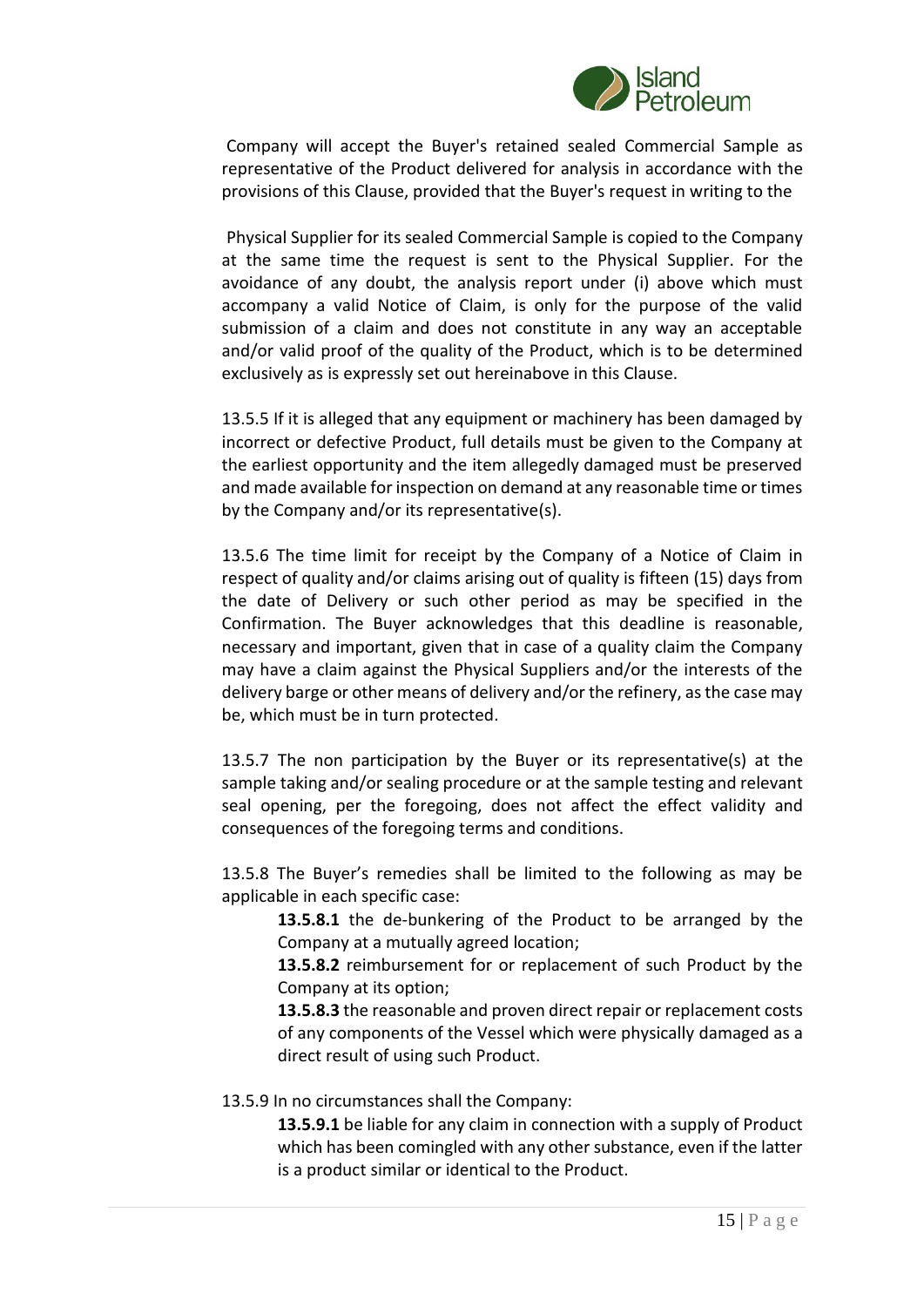

**13.5.9.2** have any liability, whether as a result of a breach of contract, negligence or otherwise, and whether as a result of the acts or omissions of the Company, its servants, agents, subcontractors or any fraudulent acts or omissions of the Physical Supplier, its servants and

agents, for any loss of actual, projected, prospective or anticipated profit, loss of time or hire, demurrage, detention or loss of schedule, cost of substitute vessel(s), loss related to the loss of operational use of the Vessel, physical loss, damage to cargo, loss of contract(s) or any other kind of economic loss, in each instance irrespective of whether such losses are direct, consequential or otherwise.

13.6 **Other Claims and Disputes:** In all other cases Notice of Claim must be given to the Company as soon as reasonably possible and in any event no later than twenty eight (28) days after Delivery. If the Confirmation provides for a shorter period such shorter period shall apply.

13.7 **Proceedings:** Without prejudice to the provisions of Clause 13.1 above, the Company shall in any event be discharged of all liability whatsoever, howsoever arising in respect of any Product and/or supplies and/or services provided to the Buyer or which the Company has undertaken to supply and/or provide, unless suit be brought and written notice of such suit is given to the Company within 6(six) months from the date of Delivery and/or date of the Company's respective undertaking.

**14. WAIVER** The failure by any party to the Agreement to enforce any right against any other party shall not be construed as a waiver of that right or shall in any way affect the validity of the Agreement. In particular, the granting by the Company of any additional time to make payment or the waiving or reducing of any interest or other charge shall not prevent the Company at any time thereafter from relying upon its strict contractual rights.

**15**. **INDEMNITY** Notwithstanding anything else contained in this Agreement, the Company shall not be responsible for and the Buyer hereby fully indemnifies the Company against, any claim for injury and/or death occurring to any person and/or any damage to any property and/or any actions, suits, claims, demands, costs, charges or expenses arising in connection therewith in the course of performance of or arising out of or in connection with the Agreement, including but not limited to, collision, swell and/or other weather or sea-related condition or incident.

**16. LIABILITY** Save as provided in Clause 13, the Company shall not be liable to the Buyer for any loss or damage, including loss of profit or any other consequential loss whatsoever, arising from any cause whatsoever, whether in contract, tort or otherwise including the negligence of the Company, its servants, agents and/or sub-contractors.

**17. COMPENSATION-LIMITATION** Without prejudice to the provisions of Clause 16.0, in the event that the Company is found to be liable to the Buyer, the total amount payable by way of compensation, damages, or otherwise howsoever other that in respect of personal injury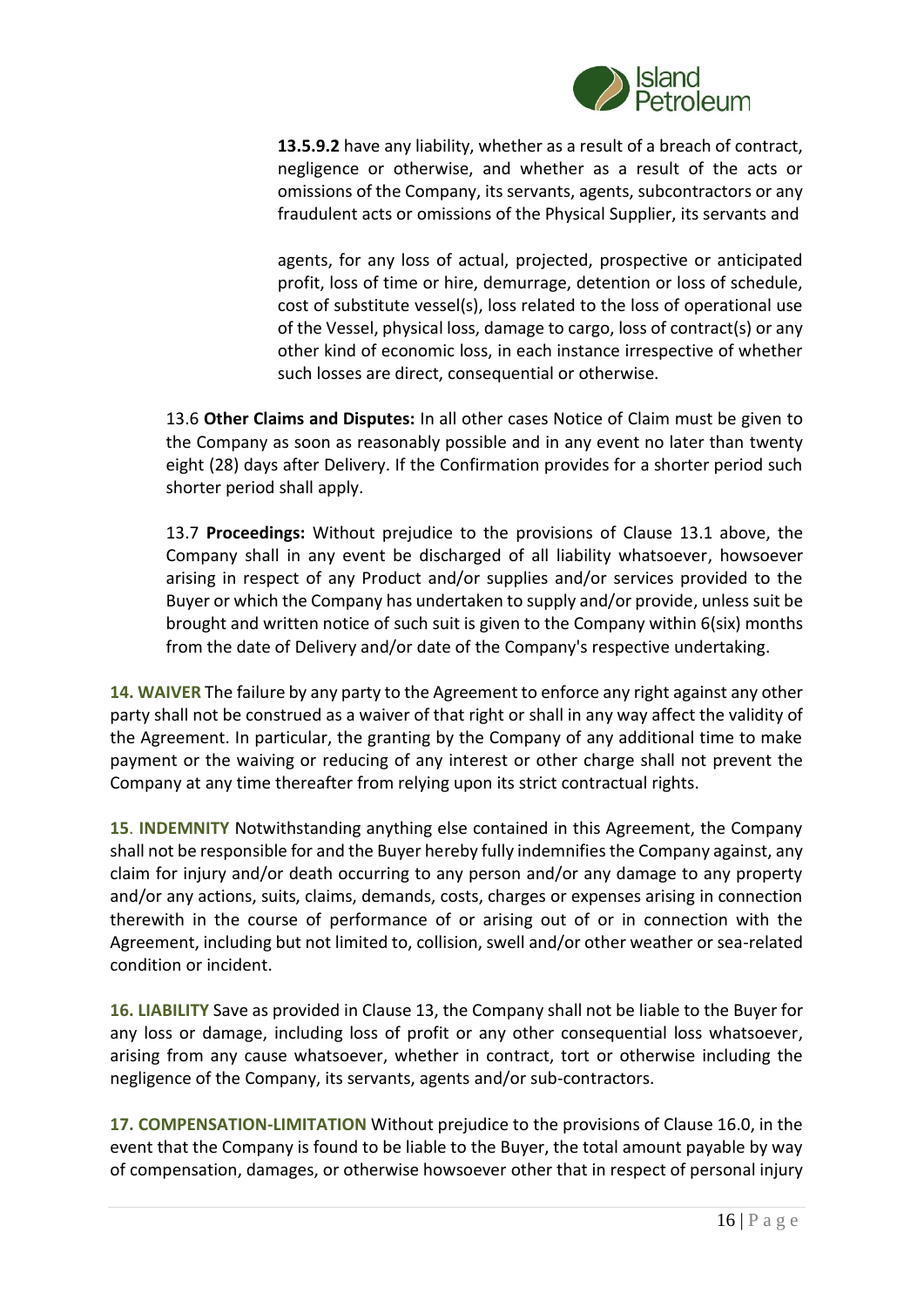

or death shall not exceed the Price (excluding Further Costs, interest and other charges payable by the Buyer) of the Product supplied under the Agreement. It is a pre-condition to the payment of any compensation by the Company that all sums due to the Company from the Buyer are first paid and settled.

**18. INSURANCE** The Buyer is responsible for effecting and maintaining in force adequate insurance which will fully protect the Buyer, the Company and all third parties from all risks, hazards and perils associated with or arising out of or in connection with the Agreement and delivery.

**19**. **LICENSES PERMITS AND APPROVALS** The Buyer is responsible for obtaining all necessary permits, licenses and approvals required to enable both parties to execute all of their obligations under the Agreement.

**20**. **WRITTEN, IN WRITING AND NOTICE** Any requirement for written communication including the giving of any notice may be fulfilled by the use of letter-post, courier, telex, facsimile transmission, email or any other medium which produces a tangible result for the intended recipient. The communication shall be deemed to have been given and received upon completion of transmission of any electrical or electronic medium, within two (2) working days of dispatch for first class inland letter-post, within five (5) working days of dispatch for second class inland letter post and air mail and on the expiry of the declared or guaranteed time for delivery of any courier or monitored service.

#### **21**. **SANCTIONS COMPLIANCE**

21.1 The Buyer warrants and represents that the Vessel is employed at all times in full compliance with all Trade Sanctions. In particular, the Buyer warrants and represents that:

**21.1.1** neither the Buyer nor the Vessel are included in a Sanctions List;

**21.1.2** neither the Buyer nor the Vessel is owned, controlled or acting for on behalf of any individual or entity which is included in a Sanctions List;

**21.1.3** no individual or entity with any interest in any cargo on board the Vessel is included in a Sanctions List;

**21.1.4** every cargo carried on board the Vessel can be loaded, carried and discharged without infringing any Trade Sanctions.

21.2 If in the reasonable opinion of the Company, the Buyer's warranties under Clause 21.1 above are inaccurate, or there is a risk that payment by the Buyer for any invoiced amount under the Agreement may be delayed and/or confiscated by any bank, financial institution, regulator or governmental entity, the Company shall be entitled to:

**21.2.1** terminate the Agreement without liability on its part;

**21.2.2** change the currency of the Agreement to a currency other than United States Dollars, with the applicable currency conversion rate to be set by the Company, in its sole discretion